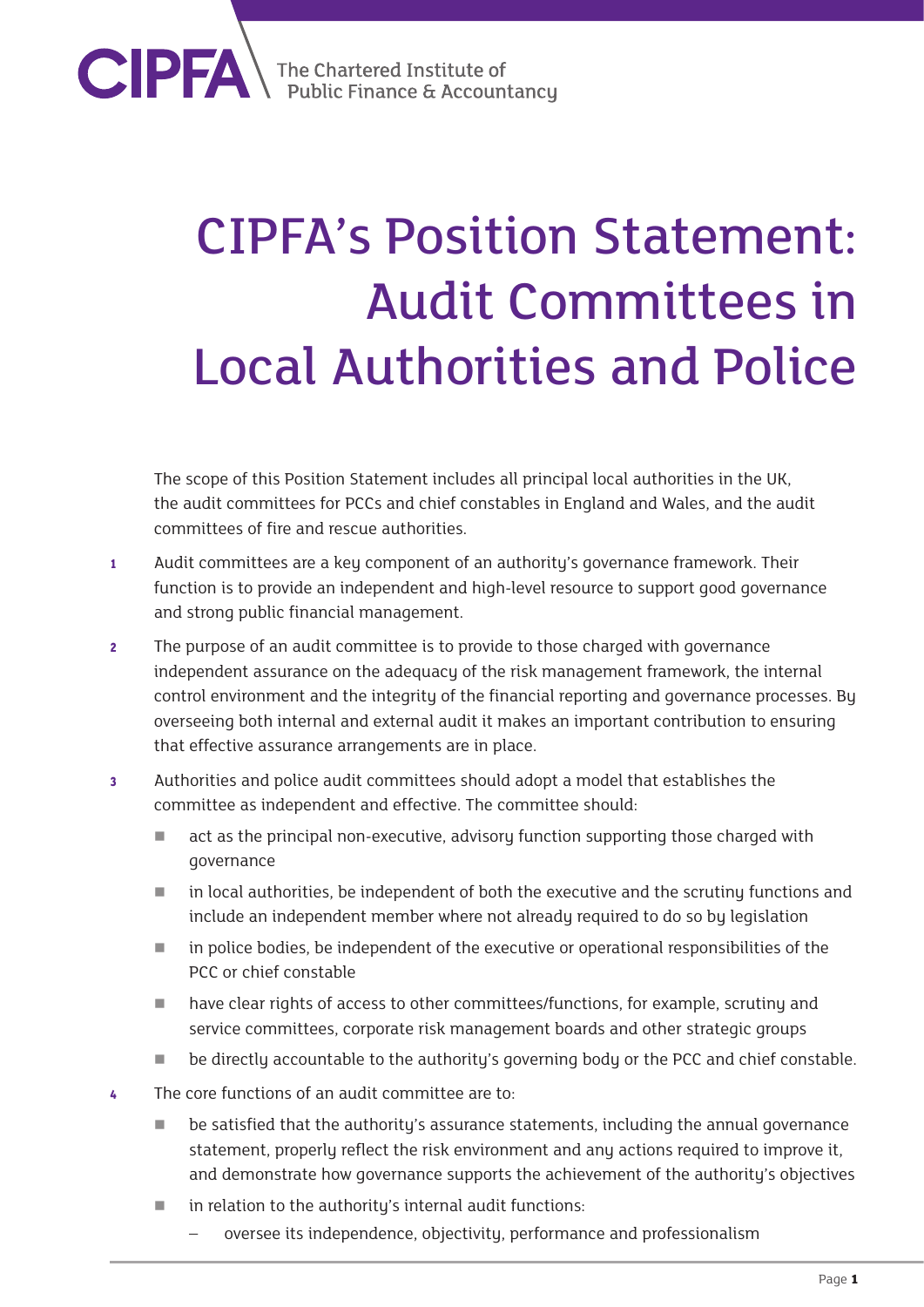- support the effectiveness of the internal audit process
- promote the effective use of internal audit within the assurance framework
- **EXECONSTANCE CONSIDERT** consider the effectiveness of the authority's risk management arrangements and the control environment, reviewing the risk profile of the organisation and assurances that action is being taken on risk-related issues, including partnerships and collaborations with other organisations
- monitor the effectiveness of the control environment, including arrangements for ensuring value for money, supporting standards and ethics and for managing the authority's exposure to the risks of fraud and corruption
- **The consider the reports and recommendations of external audit and inspection agencies and** their implications for governance, risk management or control
- support effective relationships between external audit and internal audit, inspection agencies and other relevant bodies, and encourage the active promotion of the value of the audit process.
- **The review the financial statements, external auditor's opinion and reports to members, and** monitor management action in response to the issues raised by external audit.
- **<sup>5</sup>** An audit committee can also support its authority by undertaking a wider role in other areas including:
	- **EXECONS** considering governance, risk or control matters at the request of other committees or statutory officers
	- working with local standards and ethics committees to support ethical values
	- **F** reviewing and monitoring treasury management arrangements in accordance with [Treasury Management in the Public Services: Code of Practice and Cross-Sectoral](http://www.cipfa.org/policy-and-guidance/publications/t/treasury-management-in-the-public-services-code-of-practice-and-crosssectoral-guidance-notes-2017-edition-online)  [Guidance Notes](http://www.cipfa.org/policy-and-guidance/publications/t/treasury-management-in-the-public-services-code-of-practice-and-crosssectoral-guidance-notes-2017-edition-online) (CIPFA, 2017)
	- **Part over 1** providing oversight of other public reports, such as the annual report.
- **6** Good audit committees are characterised bu:
	- a membership that is balanced, objective, independent of mind, knowledgeable and properly trained to fulfil their role. The political balance of a formal committee of a council will reflect the political balance of the council, however, it is important to achieve the right mix of apolitical expertise
	- a membership that is supportive of good governance principles and their practical application towards the achievement of organisational objectives
	- $\blacksquare$  a strong independently minded chair displaying a depth of knowledge, skills and interest. There are many personal qualities needed to be an effective chair, but key to these are:
		- promoting apolitical open discussion
		- managing meetings to cover all business and encouraging a candid approach from all participants
		- an interest in and knowledge of financial and risk management, audit, accounting concepts and standards, and the regulatory regime
	- $\blacksquare$  unbiased attitudes treating auditors, the executive and management fairly